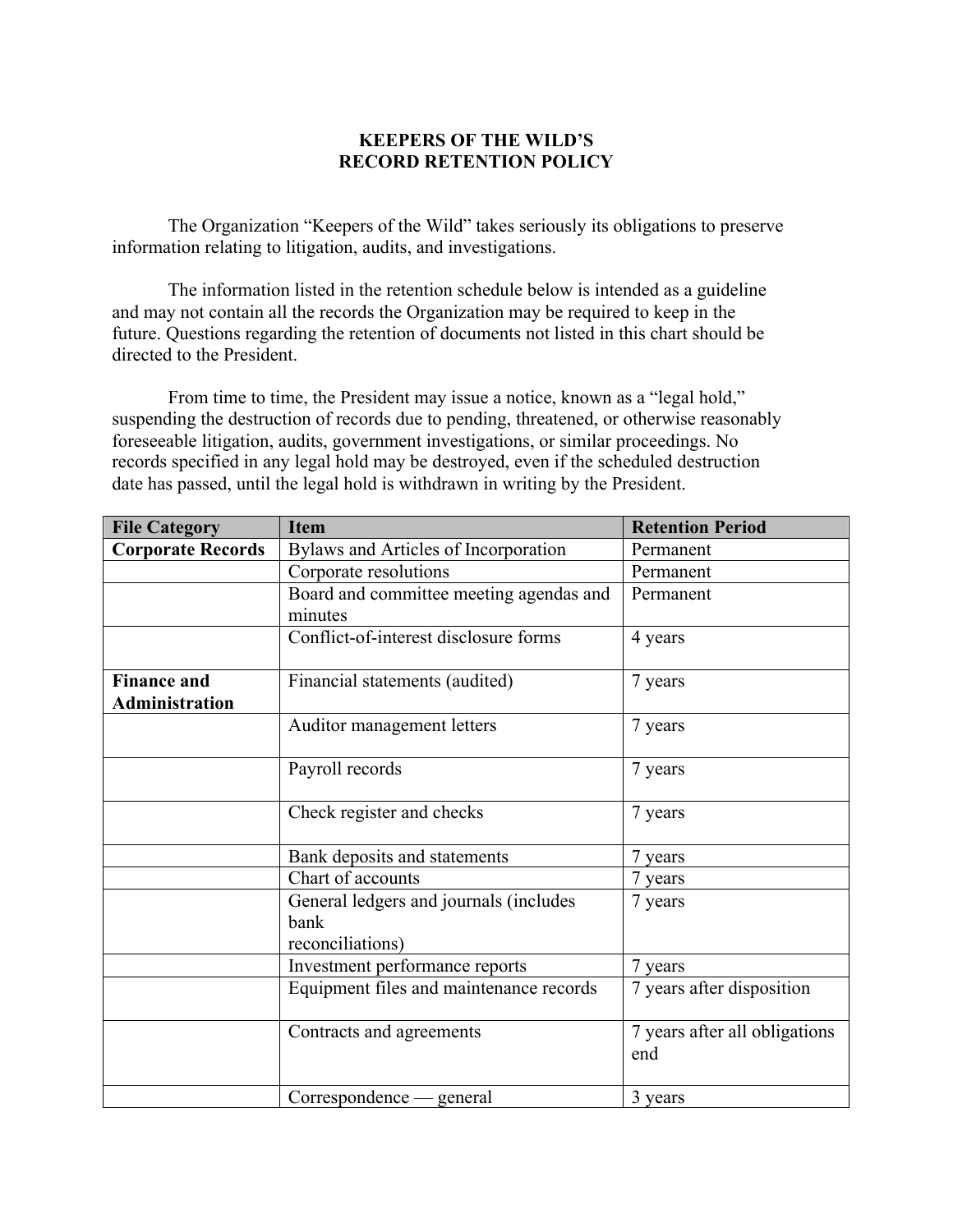| <b>Insurance Records</b> | Policies — occurrence type                                                                     | Permanent                                                 |
|--------------------------|------------------------------------------------------------------------------------------------|-----------------------------------------------------------|
|                          | Policies — claims-made type                                                                    | Permanent                                                 |
|                          | Accident reports                                                                               | 7 years                                                   |
|                          | Safety (OSHA) reports                                                                          | 7 years                                                   |
|                          | Claims (after settlement)                                                                      | 7 years                                                   |
|                          | Group disability records                                                                       | 7 years after end of benefits                             |
| <b>Real Estate</b>       | Deeds                                                                                          | Permanent                                                 |
|                          | Leases (expired)                                                                               | 7 years after all obligations<br>end                      |
|                          | Mortgages, security agreements                                                                 | 7 years after all obligations<br>end                      |
| <b>Tax</b>               | IRS exemption determination and related<br>correspondence                                      | Permanent                                                 |
|                          | IRS Form 990s                                                                                  | 7 years                                                   |
|                          | Charitable Organizations Registration<br>Statements (filed with Minnesota Attorney<br>General) | 7 years                                                   |
| <b>Human Resources</b>   | Employee personnel files                                                                       | Permanent                                                 |
|                          | Retirement plan benefits (plan descriptions,<br>plan documents)                                | Permanent                                                 |
|                          | Employee handbooks                                                                             | Permanent                                                 |
|                          | Workers comp claims (after settlement)                                                         | 7 years                                                   |
|                          | Employee orientation and training<br>materials                                                 | 7 years after use ends                                    |
|                          | <b>Employment applications</b>                                                                 | 3 years                                                   |
|                          | IRS Form I-9 (store separate from<br>personnel<br>file)                                        | Greater of 1 year after end<br>of service, or three years |
|                          | Withholding tax statements                                                                     | 7 years                                                   |
|                          | Timecards                                                                                      | 3 years                                                   |
| <b>Technology</b>        | Software licenses and support agreements                                                       | 7 years after all obligations<br>end                      |